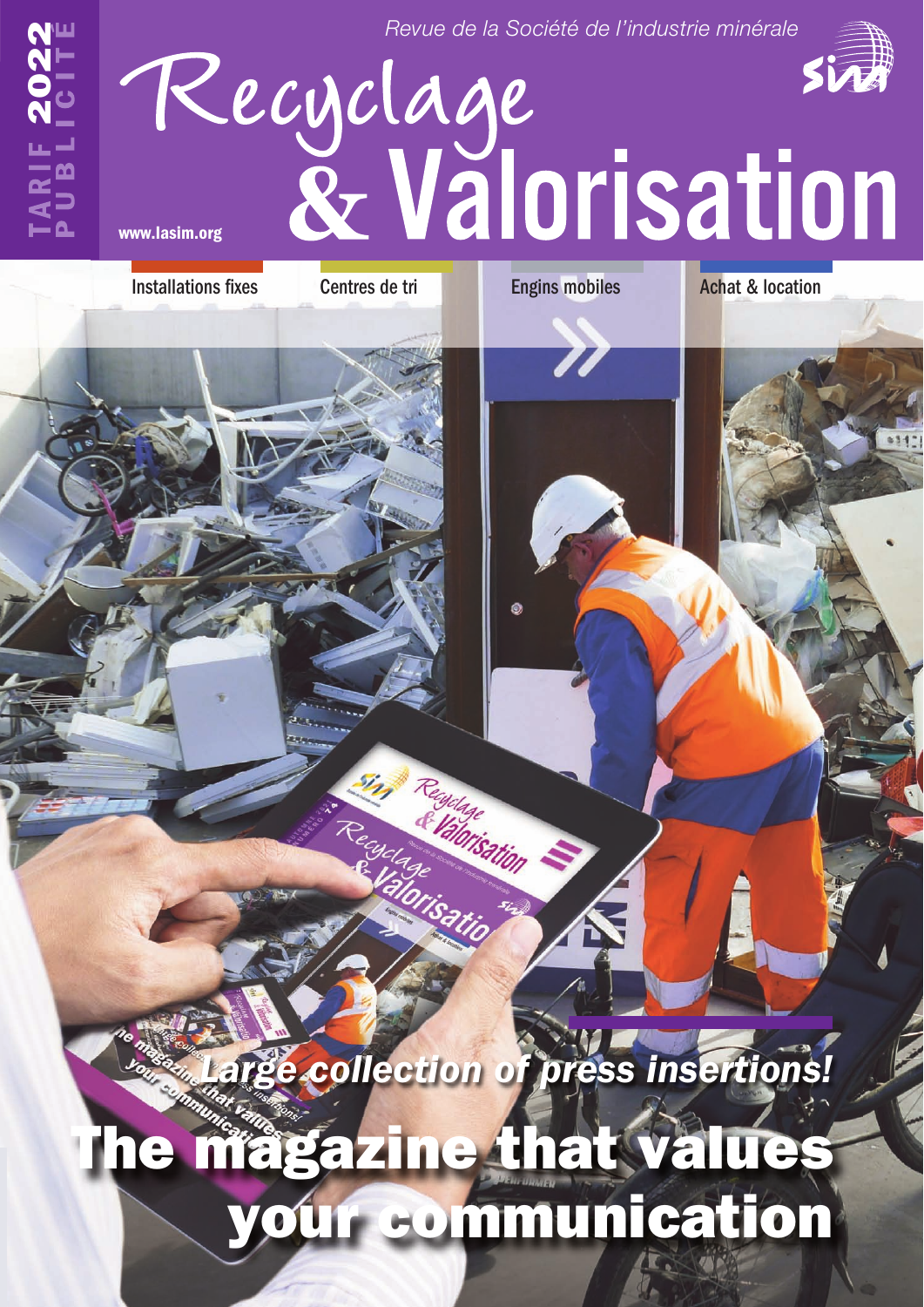## Recyclage<br>& Valorisation

## **Programme rédactionnel 2022**

#### $\blacktriangleright$  N° 76, mars

Bouclage des ordres : lundi 28 février.

 **Dossier:** 2022, année internationale du verre : plat, creux, laine.

● Du mercredi 30 mars au vendredi 1<sup>er</sup> avril :<br>Salon Nordbat, Lille Salon Nordbat, Lille. ●Les mercredi 6 et jeudi 7 avril : Rencontre métiers de la déconstruction et du recyclage

du Seedre, Montpellier. ●Du jeudi 5 au samedi 7 mai :

RecyclingAktiv und TiefbauLive, Karlsruhe.

#### $\blacktriangleright$  **N° 77, juin**

 Bouclage des ordres : lundi 30 mai.  **Dossier:** Décarbonisation de l'industrie minérale.

**Distribution à l'événement:**  $\bullet$  Mercredi 21 et jeudi 22 septembre : Pollutec "Mer et littoral", Nantes.

#### $\blacktriangleright$  **N° 78, septembre, spécial Congrès-exposition de la Sim**

 Bouclage des ordres : lundi 5 septembre. **Dossier:** Les sites et entreprises remarquables en Provence-Alpes-Côte d'Azur et Corse.

Distribution à l'événement : ■<br>■Mardi 18 à vendredi 21 octobre : 71e Congrès-exposition de la Sim à Marseille.

#### $\blacktriangleright$  **N° 79, décembre**

 Bouclage des ordres : lundi 5 décembre.  **Dossier:** Mise en place de la Rep Bâtiment.

## Marseille  $sin<sub>1</sub>$

## **Editorial program for 2022**

#### $\blacktriangleright$  N° 76, March

Deadline of orders : Monday, March 8th.  **Special file on:** 2022, International Year of Glass: flat, bottles&cups, wool.

● From Wednesday 30<sup>th</sup> March to Friday 1<sup>st</sup> April: Nordbat Trade Show, Lille. • Wednesday  $6<sup>th</sup>$  and Thursday  $7<sup>th</sup>$  April: Deconstruction and recycling business meetings of Seedre, Montpellier.

• From Thursday  $5<sup>th</sup>$  to Saturday  $7<sup>th</sup>$  May: RecyclingAktiv und TiefbauLive, Karlsruhe.

#### **1** N° 77, June

 Deadline of orders : Tuesday, May 30th.  **Special file on:** Decarbonisation of mineral industry.

• Wednesday 21<sup>th</sup> and Thursday 22<sup>th</sup> September: Pollutec "Mer et littoral", Nantes.

#### ▶ N° 78, September, special **Congress Exhibition of the Sim**

#### Deadline of orders : Monday, September 6th.

 **Special file on:** Congress visits and interesting waste treatment sites in Provence-Alpes-Côte d'Azur et Corse.

■ **• From Tuesday 18<sup>th</sup> to Friday 21<sup>th</sup> October :** 71<sup>th</sup> Congress Exhibition of the Sim in Marseille.

#### $\blacktriangleright$  **N° 79, December**

Deadline of orders : Monday, December 5<sup>th</sup>.  **Special file on:** Implementation of Rep in building sector.

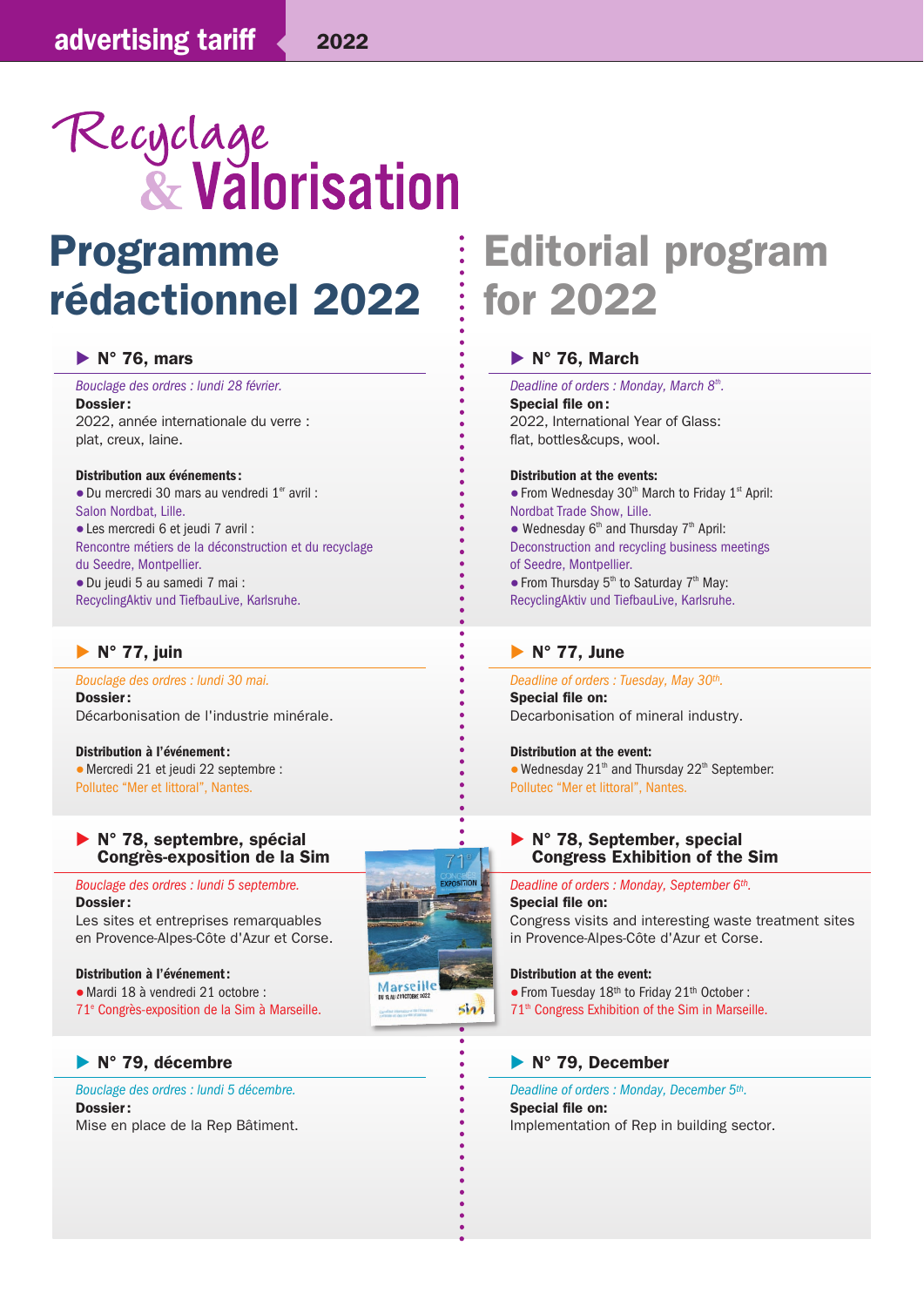#### **2022 advertising tariff**

### The editor

**Founded in 1855, Sim brings together all professionals concerned with mineral raw materials, from mining to processing, through extraction, to post-use processing and recycling. It is widely open to all French-speaking countries. The Sim is a French association of type Law 1901, non-profit and recognized of public utility.**

**Its mission is to contribute to the progress of the mineral industry, in particular to promote and disseminate the latest scientific and technical knowledge.**

**The Sim, in order to enrich and collect the knowledge it disseminates, relies on two specialized technical sections: the Exploitation section and the Valorisation section. These sections coordinate working groups with the participation of the most eminent specialists.**

### Review

**Creation:** May 2003.

**Published:** March, June, September and December.

**Content:** The network of experts that is Sim, gathered at the annual Congress which takes place in october, brings exclusive information, an excellent level and a great scientific rigor.

- ●**Recycling and recycling** materials, or even energy, of all products related
	- to the mineral industry:
	- building materials used for "road" and building (concrete, mortar, plaster), and materials derived from deconstruction;
	- mineral materials used by various industries (paper and cardboard, plastics, tires, glass, etc.);
	- all metals, including iron (iron and steel), common metals (aluminum, copper, lead) and valuable metals used in the electronics industry, and for "green" electricity and electric mobility, for example.
- ●Extremely detailed **records** only publish the most relevant, carefully selected information. They serve as a reference for the various experts. Deepening the themes of the moment, they focus on technological and scientific advances.
- ●**Articles** show and explain sites and technologies related to waste treatment, not to mention schools and training.
- **The briefs** focus on the economic and technical aspects of the sector. They provide an exhaustive and comprehensive overview of the world of waste treatment, particularly those concerned with the mineral industries.

## Readership

#### **3,500 copies**

- ●Waste treatment companies of all origins: public works ("road"), polluted soil, building, household and economic activity, industrial, scrap and all metals, glass, plastics, tires, etc.
- Career operators active in recycling.
- ●Treatment of polluted soil and sludge.
- Deconstruction companies.
- ●Consultants, experts and laboratories.
- ●Ministries, public institutions and Dreal.
- ●Professional groups and unions.